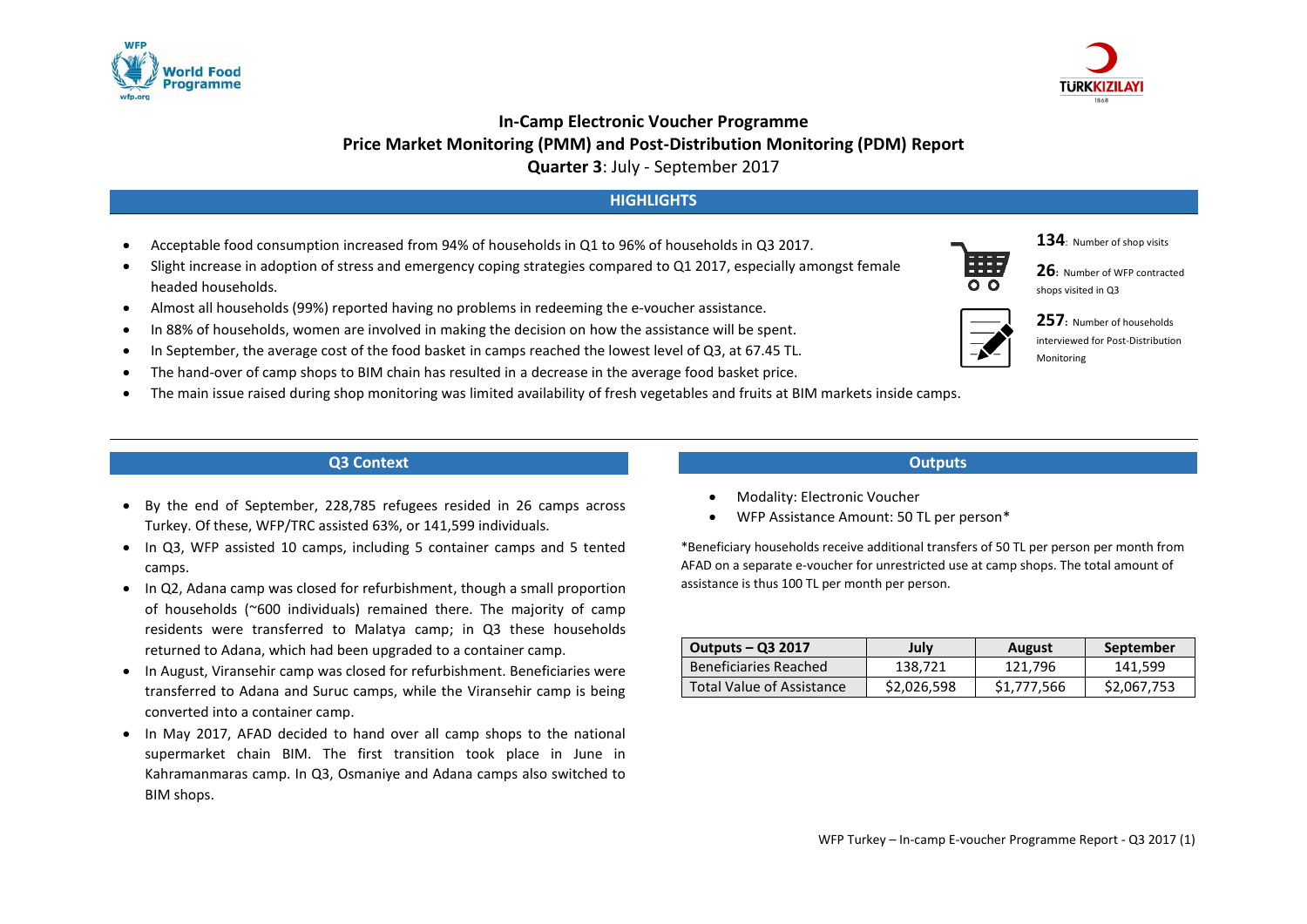



## **Q3 In camp report – Objectives & Structure**

**Objective:** The Q3 in-camp report summarises all in-camp monitoring activities from July-September 2017. The market monitoring and post-distribution monitoring allow analysis of: 1) the performance of the e-voucher programme, 2) key issues noted and resolved during the reporting period, and 3) the current situation of beneficiaries, plus trend analysis comparing to previous periods.

**Section 1: Price Market Monitoring and On-Site Monitoring:** Every month, WFP/TRC visit the e-voucher programme contracted shops, and comparison shops. This activity allows for close monitoring of the programme, ensuring shops are honouring their contractual requirements, and prices are following local trends. Section 1 of this report summarises the findings of the shop visits, including issues noted by the field teams and price analysis of key commodities.

**Section 2: Post-Distribution Monitoring:** Every six months, WFP staff visit the camps to collect information from beneficiary households on key outcome indicators. These surveys allow insight into how the e-voucher assistance has affected households. In addition, beneficiaries are asked questions related to their perceptions of the assistance, and awareness of key programmatic features.



#### **WFP Assisted Camps and Population Size** (as of end of September 2017)

| Province                     | Camp                     | Camp<br>Population | % of total WFP<br>assisted camp<br>population |
|------------------------------|--------------------------|--------------------|-----------------------------------------------|
|                              | Islahiye Tent city       | 6,408              | 4%                                            |
| Gaziantep                    | Karkamis Tent city       | 5,660              | 4%                                            |
|                              | Ceylanpinar Tent city    | 18,083             | 13%                                           |
|                              | Akcakale Tent city       | 24,256             | 17%                                           |
| Sanliurfa                    | Harran Container city    | 11,380             | 8%                                            |
| Kahramanmaras                | Merkez Container city    | 17,634             | 12%                                           |
| Osmaniye                     | Cevdetiye Container city | 14,377             | 10%                                           |
| Adiyaman                     | Merkez Tent city         | 9,090              | 6%                                            |
| Adana                        | Saricam Container city   | 26,750             | 19%                                           |
| Malatya                      | Beydagi Container city   | 9,680              | 7%                                            |
| <b>Total Camp Population</b> |                          | 143,318            | 100%                                          |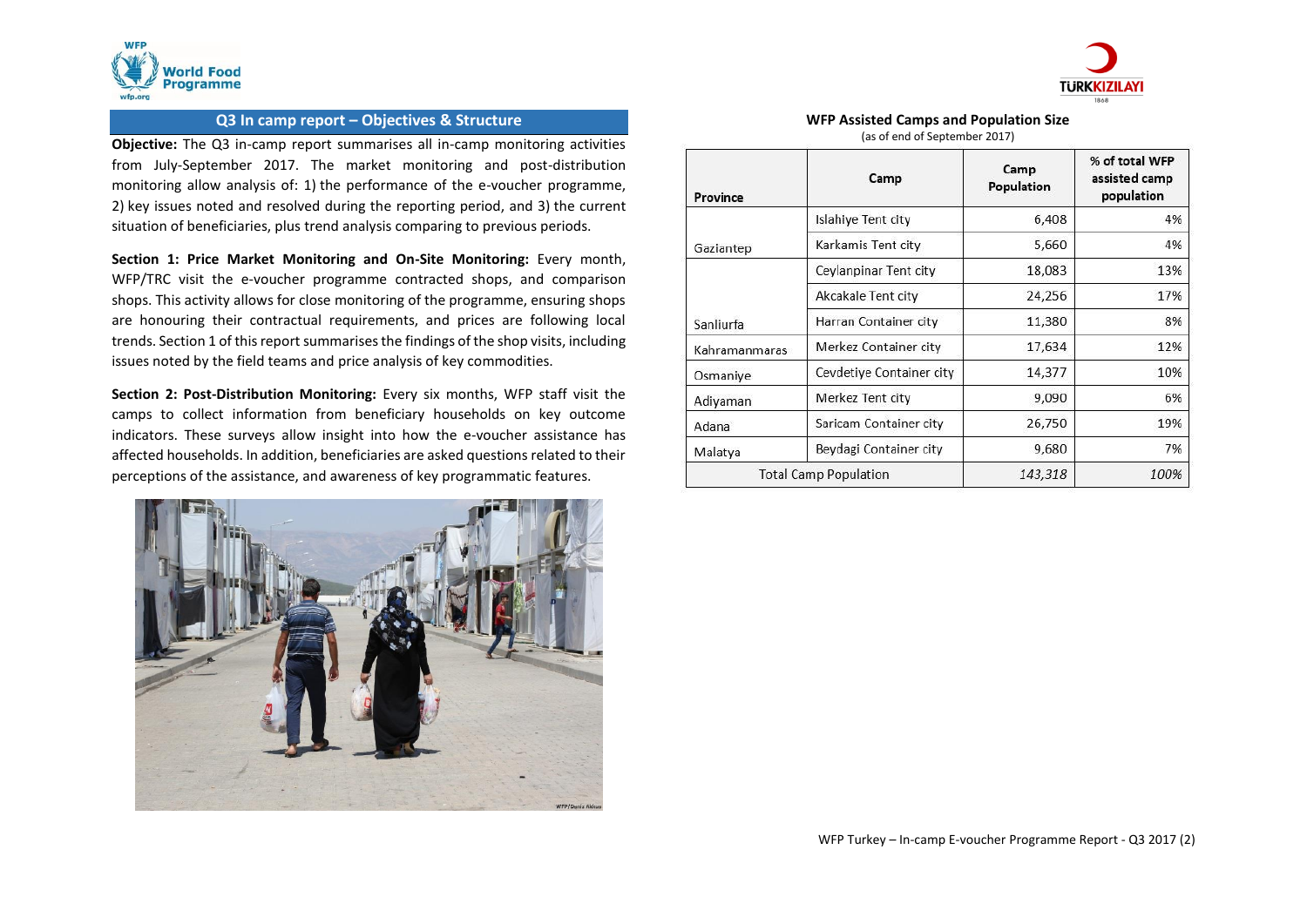



# **SECTION 1 MARKETS: ON-SITE AND PRICE MONITORING**

## **1. Methodology**

WFP monitoring teams visit the camps unannounced every month. During their monitoring visits, WFP staff check the shops for: overall shop condition; availability of food items; quality of food items; prices of food items; issuing of itemized receipts to beneficiaries; shop staff practices/behavior towards beneficiaries; visibility of WFP information material/posters; compliance with programme rules; programme awareness of shop employees; and beneficiary feedback.

| Number of Q3 shop monitoring visits |          |              |              |  |  |  |
|-------------------------------------|----------|--------------|--------------|--|--|--|
| Month                               | WFP shop | Non-WFP shop | <b>Total</b> |  |  |  |
| Jul-17                              | 25       | 17           | 42           |  |  |  |
| Aug-17                              | 26       | 21           | 47           |  |  |  |
| $Sep-17$                            | 23       | 22           | 45           |  |  |  |
| <b>Total</b><br>Q3 2017             | 74       | 60           | 134          |  |  |  |

In Q3 2017, WFP staff conducted a total of 134 shop visits. The table shows the number of WFP contracted and control group shops monitored during the reporting period.

## **2. Price Monitoring**

 $\overline{\phantom{a}}$ 

During Q3, the average value of the referential food basket in WFP contracted shops was 68.48 TL, with some small variation: the highest prices were observed in July at 69.28 TL, and the lowest in September at 67.45 TL.

For the reporting period, in-camp food basket cost trends were quite different from the Turkish national average and the Southeast average. Figure 1 presents the trends in the cost of the referential food basket for WFP contracted shops (blue line), non-WFP comparison shops (orange line), with national and southeast average prices collected from the Turkish Statistical Institute. While the TurkStat prices are always higher than the WFP prices, the trend analysis is insightful.<sup>1</sup> The data clearly demonstrates that the official TurkStat prices are relatively steady, showing slight increases. The WFP contracted shops show a very clear decrease in average prices; this can be attributed to the low-priced market chain BIM becoming operational in Kahramanmaraş, Osmaniye and Adana camps. In particular, the BIM market in Adana camp was the location where beneficiaries could get most value for their assistance in August and September.

#### **Figure 1: Average Value of Referential Food Basket, April-September 2017**



The September decrease in the average cost of the food basket in contracted shops can also be attributed to the temporary closure of Viranşehir camp for refurbishment and the subsequent exclusion of this camp from the price monitoring; Viranşehir had previously been one of the most expensive camps.

A similar pattern for food basket cost was observed in non-contracted shops during Q2 and Q3 except for the month of August. The August average increase was driven by the non-contracted shops in Malatya and Adıyaman. However, the absolute value of this August increase was only around 3 TL.

 $^1$  TurkStat data is collected for higher quality products/brands, reflecting Turkish preferences. WFP price data is collected for the commodities selected by refugees - usually the cheapest brands.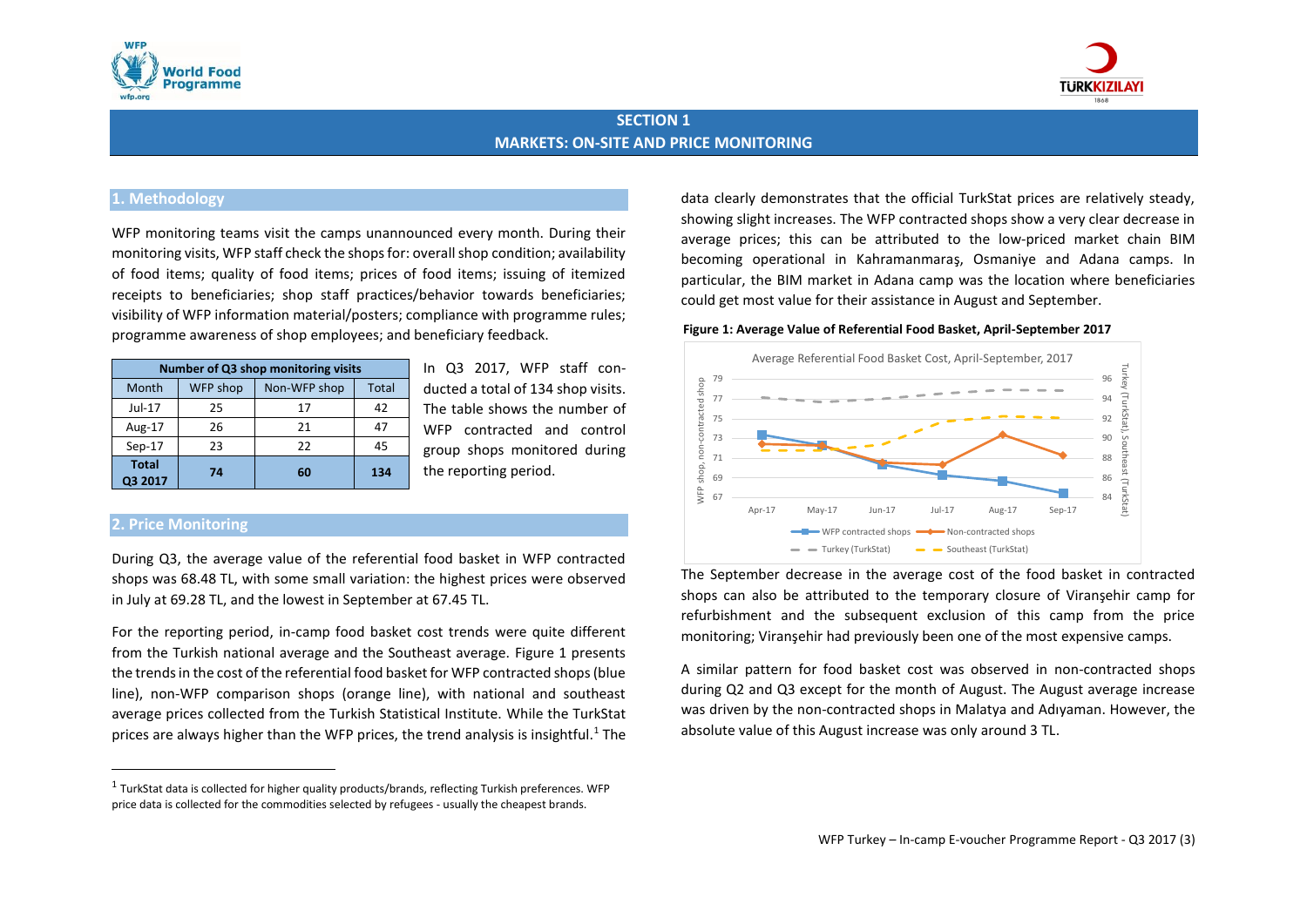

 $\overline{a}$ 

Figure 2 presents the same data disaggregated per camp. It illustrates significant cost decreases in Kahramanmaraş and Osmaniye camps starting from June 2017, when BIM opened. The average food basket costs in Malatya, Ceylanpınar, İslahiye, and Adıyaman camps were among the highest between July and September. As noted above, the highest in-camp prices were consistently observed in Viranşehir camp throughout Q2 and Q3, with prices in this camp's shop plunging to the lowest level at 74.87 TL in August— just a month before its closure. It is also worth noting that basket costs in Harran and Akçakale were unusually high in August and September 2017 when compared to their historical trends.<sup>2</sup>

#### **Figure 2: Food basket price (TL) trends in contracted shops in all camps, Apr-Sep 2017**



Across locations monitored, prices differed significantly. Considering in-camp prices between January 2016 and September 2017, the most volatile cost of the food basket was observed in Osmaniye.<sup>3</sup>

For more details on the price analysis, including specific commodities driving changes in the cost of the referential food basket, please refer to the Annex of this report.

 $2$  Deviations from historical trends are based on standardized values of food basket costs. The historical trend is calculated based on data from Jan 2016 to Sept 2017.



#### **3. On-site issue tracking**

In the majority of camps, the contracted shops are working in accordance with programme rules and beneficiaries are satisfied with the WFP e-voucher. In general, minor issues reported by the field teams, such as lack of ID cross-checks, limited products and missing visibility items or price tags, were raised immediately with the shop management and resolved on the spot. This immediate resolution highlights the importance and efficacy of regular on-site monitoring.

In Q3, a total of 5 issuesthat require follow-up were recorded into the WFP Turkey online M&E database. One of the issues reported were complaints by beneficiaries about the lack of fresh produce in BIM shops, which forces beneficiaries to purchase these products from outside the camp with cash money. This is particularly difficult for female headed households, because women often face more difficulties leaving the camps by themselves.

In Malatya camp, complaints about low hygiene standards in the shop were raised by beneficiaries and WFP staff followed up with the shop manager. It was detected that the deterioration in standards at the shop was caused by a change in the shop management and a decrease in the number of shop staff. This unfortunately coincided with an increase in the camp population because of the temporary transfer of beneficiaries from Adana. WFP staff is following up to ensure improvement in the situation.

In Adıyaman camp, the variety and availability of products in the camp shop deteriorated after the current shop managers were informed of the upcoming take-over by BIM. WFP field staff continue to follow up on the situation and advocate with shop management for improvement in supplies, ensuring beneficiaries receive good services, regardless of changes in shop management.

Karkamış camp shops were showing continuous low hygiene and product quality standards, which has been reported and addressed with the shop and camp management of Karkamış during WFP monitoring visits. The situation will be followed up in future visits.

 $3$  Relative standard deviation is used as a basis for volatility comparison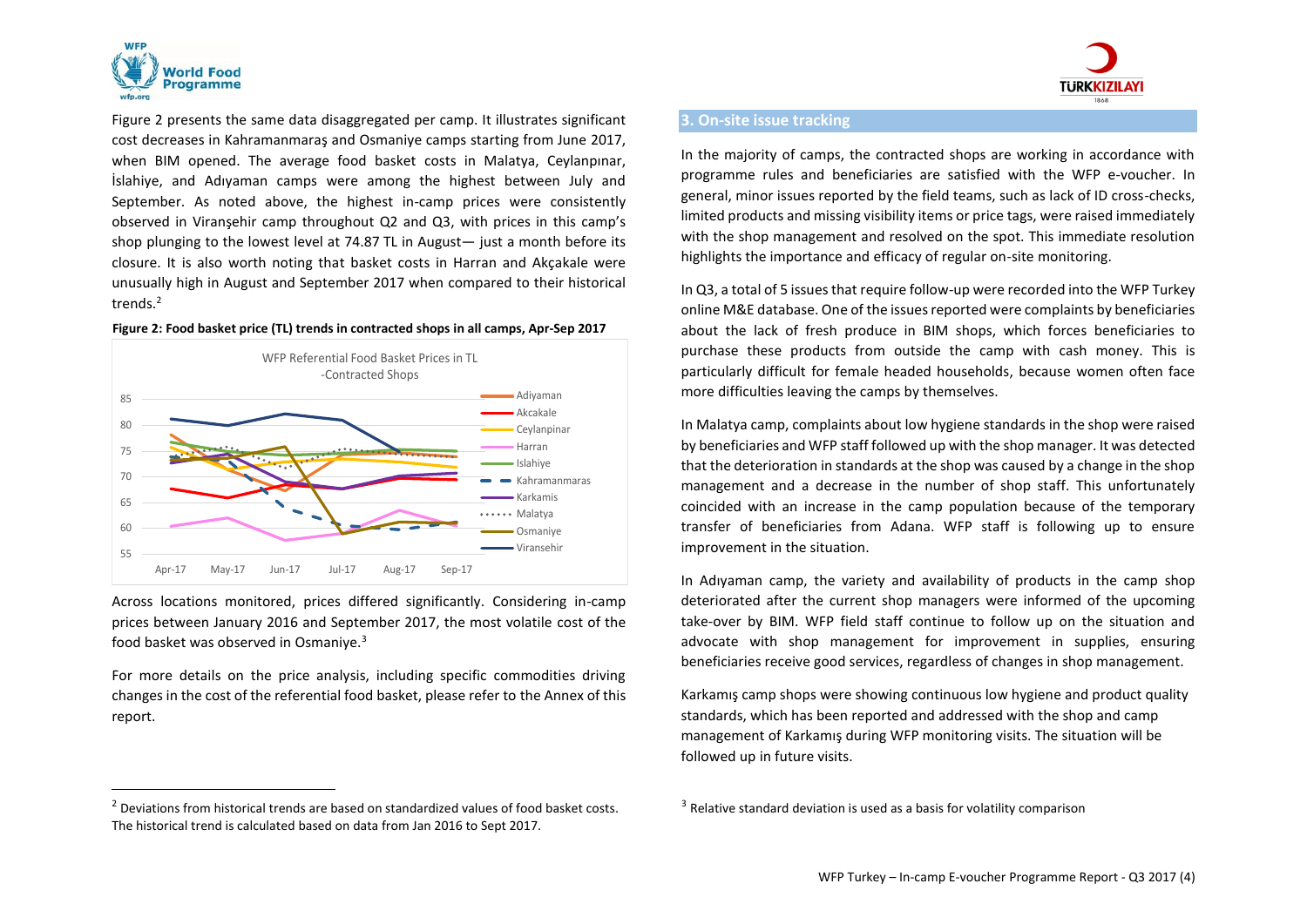



## **SECTION 2: POST-DISTRIBUTION MONITORING**

# **1. Methodology**

The third quarter (Q3) in-camp Post Distribution Monitoring (PDM) surveys were conducted using a random sample of beneficiary households receiving e-vouchers in 11 camps assisted by WFP in South East Turkey. 4

Trained WFP staff conducted the PDMs in face to face household interviews across all assisted camps. A total of 257 interviews were included in the Q3 2017 PDMs.

## **2. Limitations**

Viranşehir (Şanlıurfa).

No PDM data was collected in Osmaniye camp, as WFP teams were not granted access during Q3 due to tighter AFAD regulations on camp access in this location. WFP is working with AFAD to resolve this issue and obtain necessary permissions.



<sup>4</sup> Adıyaman, Akçakale (Şanlıurfa), Beydağı (Malatya), Cevdetiye (Osmaniye), Ceylanpınar (Şanlıurfa), Harran (Şanlıurfa), İslahiye (Gaziantep), Karkamış (Gaziantep), Kahramanmaraş, Sarıçam (Adana),

### **3. Household Characteristics**

The average number of members per household in camps was 6. The majority of households are headed by men (73.2%) which is also reflected in the distribution of interviewees.



## **4. Outcomes**

PDM surveys collected key WFP indicators related to food consumption, dietary diversity, consumption coping, livelihoods coping and expenditure patterns. The following section summarises the Q3 outcome data and presents trend analysis where possible or relevant.

WFP Turkey – In-camp E-voucher Programme Report - Q3 2017 (5)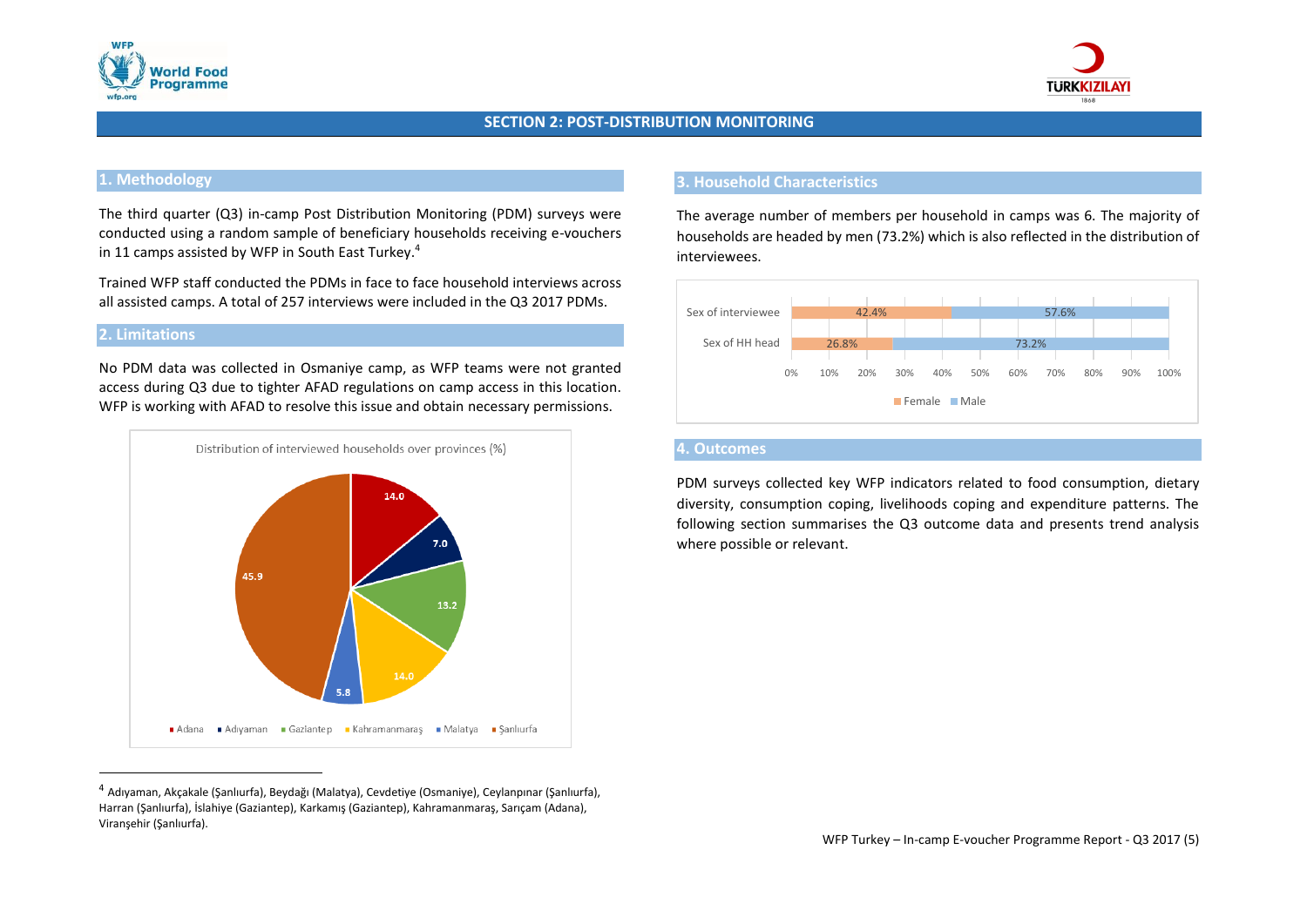



## **4.1 Food Consumption Score**



Since Q4 2016, in-camp food consumption remains very good. The Q3 2017 results continue to demonstrate improvements, with 96% of households with acceptable consumption and only 4% of households with borderline consumption. This 4% of households were all located in the camps in Şanlıurfa - however Şanlıurfa also represents almost half of the total sample.

When disaggregated by the sex of the household head, 93% of female-headed households had acceptable food consumption, slightly lower than male headed households (97%). Overall, the results show stabilization of household diets, likely due to continuous WFP and AFAD assistance.



## **4.2 Dietary Diversity**

When considering dietary diversity, Q3 data demonstrates that households consumed a relatively varied diet. Compared to Q1, households' consumption patterns remained stable, with a slight increase in the frequency of vegetable and eggs/meat consumption. Cereals, oil, sugar and condiments are consumed on a daily basis, regularly complemented with vegetables and dairy products. Fruits and pulses are consumed less frequently, most likely due to comparatively higher prices of these products and seasonality.

The increase in consumption of vegetables and animal proteins aligns with the above stated increase in the overall Food Consumption Score (FCS).



A dietary diversity score is constructed for a household through a simple sum of the food groups consumed at least once per week, ranging from zero to seven. The trend analysis demonstrates that household dietary diversity was almost the same in Q1 and Q3. Overall, the data demonstrates that in-camp households have very high dietary diversity, with an average of 6.4 of 7 food groups consumed per week. The data above shows that the gap for some households may be eggs/meat, fruit or pulses.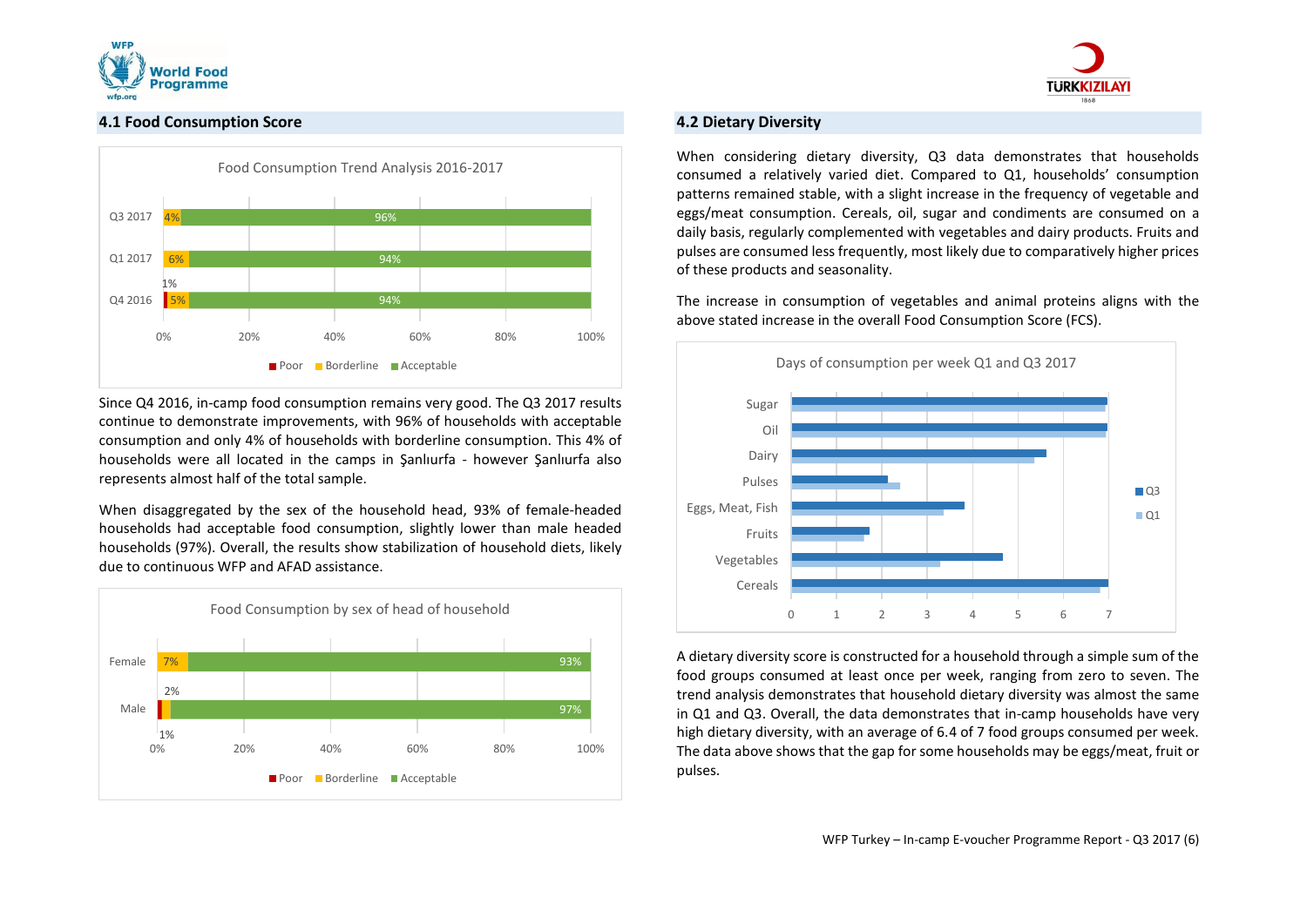

 $\overline{a}$ 



# **4.3 Consumption Coping Strategies**

The reduced Coping Strategy Index (rCSI) measures the frequency and severity of five consumption coping strategies. A lower rCSI score indicates a household that is able to better meet its food needs without changing patterns in daily food consumption.

The average rCSI for in-camp beneficiary households in Q3 showed an increase from Q1, indicating more frequent use of coping strategies.



Disaggregation of results by the sex of the head of the household shows that the overall increase in consumption coping strategies is driven by female headed households.<sup>5</sup> The highest proportion of female headed households was found in Şanlıurfa province – as Şanlıurfa represents almost half of the overall sample, this drives up the average. It is important to note that all of those households with unacceptable FCS were also located in Şanlıurfa, corroborating the increase in rCSI.



In examining the specific coping strategies used, it is clear that reliance on less preferred or less expensive foods is the most commonly used. Reducing the number of meals per day, portion sizes and the consumption of adults are the next most frequently used, reportedly employed around 1.5 to 2 days per week. This data indicates that in order to maintain a diverse diet (acceptable FCS, as noted above) some households – particularly female headed households, were forced to employ more coping strategies in Q3 2017.

<sup>&</sup>lt;sup>5</sup> While interpreting the results, it must be considered that the Q3 sample does not allow for statistically representative disaggregation of results by sex of HH head. Results can only serve as indication for general trends and patterns.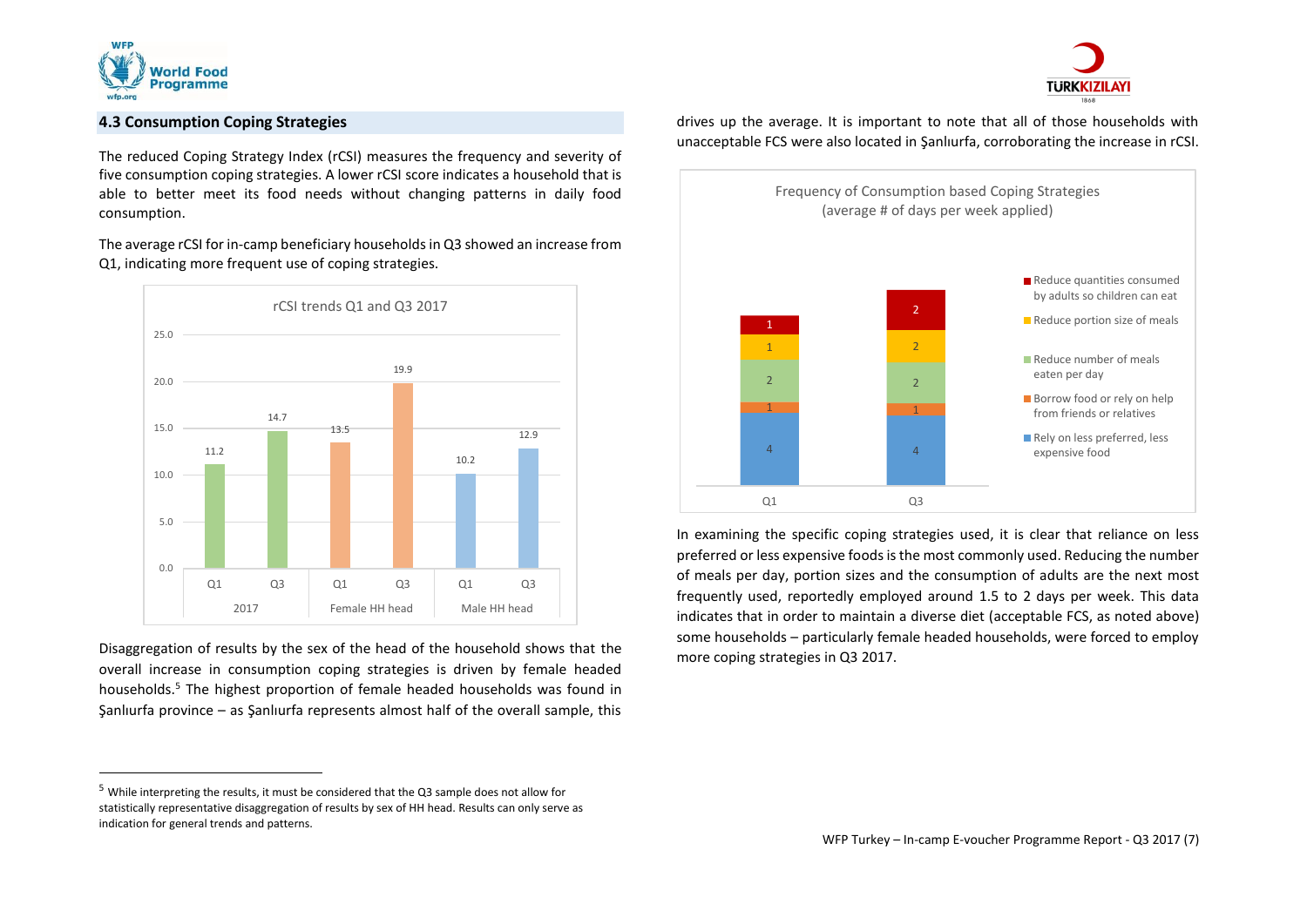

 $\overline{a}$ 

#### **4.4 Livelihoods Coping Strategies**

The Q3 PDM shows continued reliance on livelihoods coping strategies, particularly on stress strategies, including borrowing money to cover basic needs, buying food on credit, spending savings and selling household assets. The percentage of beneficiaries not adopting any coping strategies decreased from 55% (Q1) to 49% (Q3).



 $6$  While interpreting the results, it must be considered that the Q3 sample does not allow for statistically representative disaggregation of results by sex of HH head. Results can only serve as indication for general trends and patterns.



From Q1 to Q3 the data demonstrated a slight increase in the reliance on stress strategies from 29% to 35%. The proportion of households reporting having had to borrow money or buy food on credit almost tripled compared to the previous quarter. WFP field staff indicate that although BIM taking over some camp shops has lowered overall prices, a common complaint from beneficiaries is that BIM shops have limited availability of fresh vegetables and fruit. As a result, beneficiaries shop outside the camps for these products, which requires borrowing money or taking credit – hence the increase in use of these strategies. Further qualitative data collection is planned in the camps to understand better the use of coping strategies and any contextual changes that may be driving these trends.

The proportion of households resorting to emergency coping strategies, with more severe effects on households' future productivity and resilience to further shocks on their livelihoods, also increased from 4% to 9%.

The data shows a higher proportion of female headed households forced to employ more serious livelihood coping strategies, such as sending children to work or members of the household moving back to Syria. <sup>6</sup> These results are in line with the results for the other food security indicators (FCS, rCSI) stated above.

The higher incidence of coping strategies amongst female headed households is most likely linked to the fact that women in the camp setting have less opportunities than men to generate additional income through employment outside the camps.

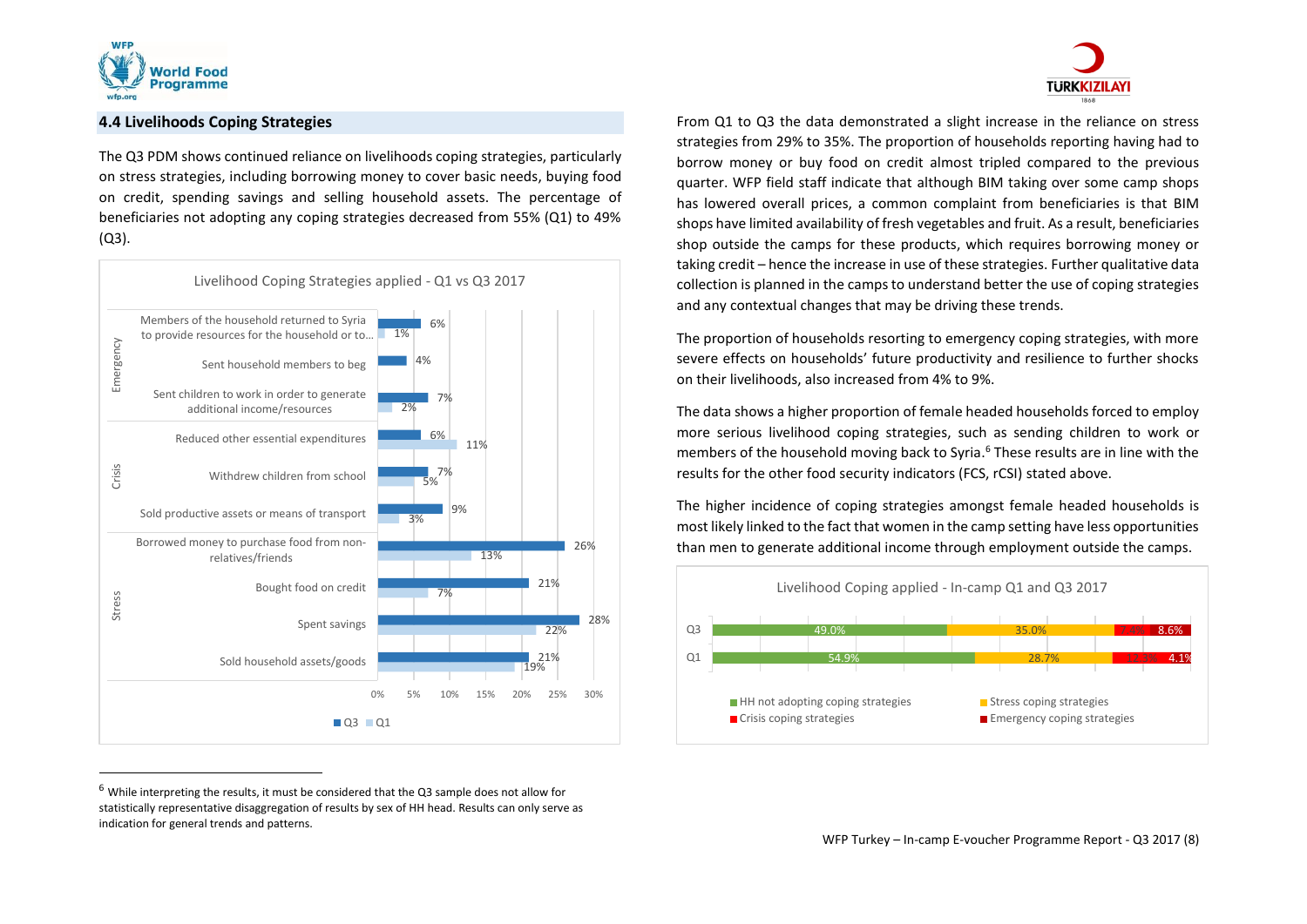



#### **5. Process Indicators**

The PDM surveys collected a variety of indicators linked to the assistance process, beneficiary perceptions and awareness, in addition to protection related indicators. These key indicators are summarised below.

#### **5.1 Awareness and Sensitization**

*Beneficiary awareness of feedback and complaints mechanisms:*

In Q3, 61% of households stated that they knew how to contact WFP/TRC to seek information or to complain. This is a 19% decrease in comparison to Q1 (79.5%). Awareness of the available feedback and complaints mechanisms is higher amongst female respondents (69%) versus males (55%).



*Sensitization and information provision:* 

The proportion of households who reported having been told how much assistance they were entitled to receive also decreased to 79% in Q3, from 85% in Q1 2017.

WFP programme staff, particularly the Accountability to Affected Populations (AAP) team, will follow up on these results; a joint VAM/M&E and AAP mission will be scheduled to explore the results and identify appropriate measures to increase the awareness levels amongst in-camp beneficiaries.

#### **5.2 Safety and Protection**

In Q3, only one household reported any safety or protection concerns, against 1.2% (four households) in Q1 2017. The one concern reported was an isolated incident relating to accidental harm of a beneficiary inside a camp shop.

#### **5.3 Utilization of Assistance and Satisfaction**

*Decision Making:* 

As in the previous quarter, for the majority of households, women are widely involved in the decision making process over the use of the assistance provided (88%). In 44% of households both men and women take the decision over the use of the assistance together, while in the other 44% the women alone are the decision makers.

*Satisfaction with assistance amount:* 

The question on the satisfaction of in-camp beneficiaries with the amount of the assistance provided was answered positively by only 28% of respondents. There is no significant difference in the responses by male (26% yes) and female (30% yes) interviewees.

This results represents a slight decrease in satisfaction compared to Q1, when 35% of interviewees stated that the assistance they received was sufficient to cover their basic food needs. Overall it shows that while the amount seems to be sufficient to ensure households' food security, the perception of families is that they need more money to cover also other essential household needs.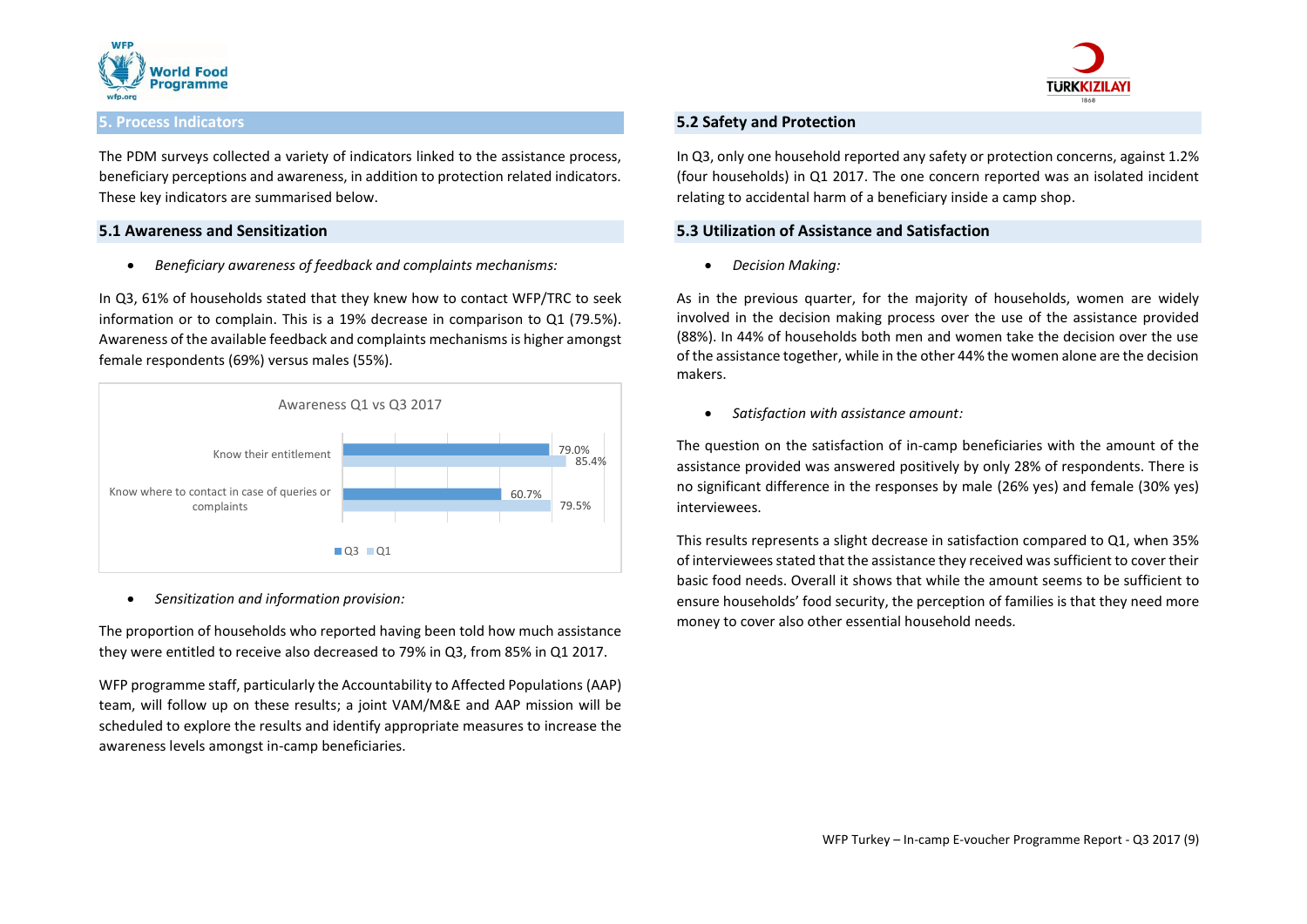

## **6. Programme Implications**

Similar to previous quarters, the food consumption results are strong in camps, demonstrating that almost all households have acceptable food consumption and diverse diets. There has been a significant improvement since Q1 2016, which has been maintained, likely through ongoing and increasing assistance. However, the data shows some increases in the adoption of food consumption and livelihoods coping strategies, which may be linked to changes in the camp shop management.

The price data demonstrates that overall prices for the referential food basket have decreased – this is primarily driven by the new BIM operated camp shops, which have much lower prices than the previous shops. Beneficiaries are pleased with the lower prices, and WFP field staff indicate that hygiene and cleanliness standards are high. The one common complaint is a lack of fresh vegetables and fruit in the BIM shops. As a result, many beneficiaries are purchasing vegetables and fruits outside of the camp shops, which requires borrowing money or relying on credit.

Female headed households showed consistently worse results than their male headed counterparts. Their food consumption was slightly worse, and the use of coping strategies was also higher – particularly the reduction of adult consumption so children could eat, and sending children to work. This is likely due to the difficulties for women to find income generating opportunities outside the camps. In Akçakale camp, for example, women are not allowed to leave the camp without a male guardian.

The concerning results related to beneficiary awareness of entitlement and feedback and complaints mechanisms are currently being used to design an action plan; WFP/TRC will gather additional information and identify appropriate solutions to increase beneficiary awareness about key programme aspects.



These monitoring findings further highlight the importance of ongoing assistance provision to in-camp populations. These beneficiaries have extremely limited access to income opportunities and are primarily limited to the camp shops to cover their basic needs; the data shows these constraints are particularly relevant for female headed households.



#### **For More Information**



WFP Turkey VAM/M&E Unit: co.tur.m&e@wfp.org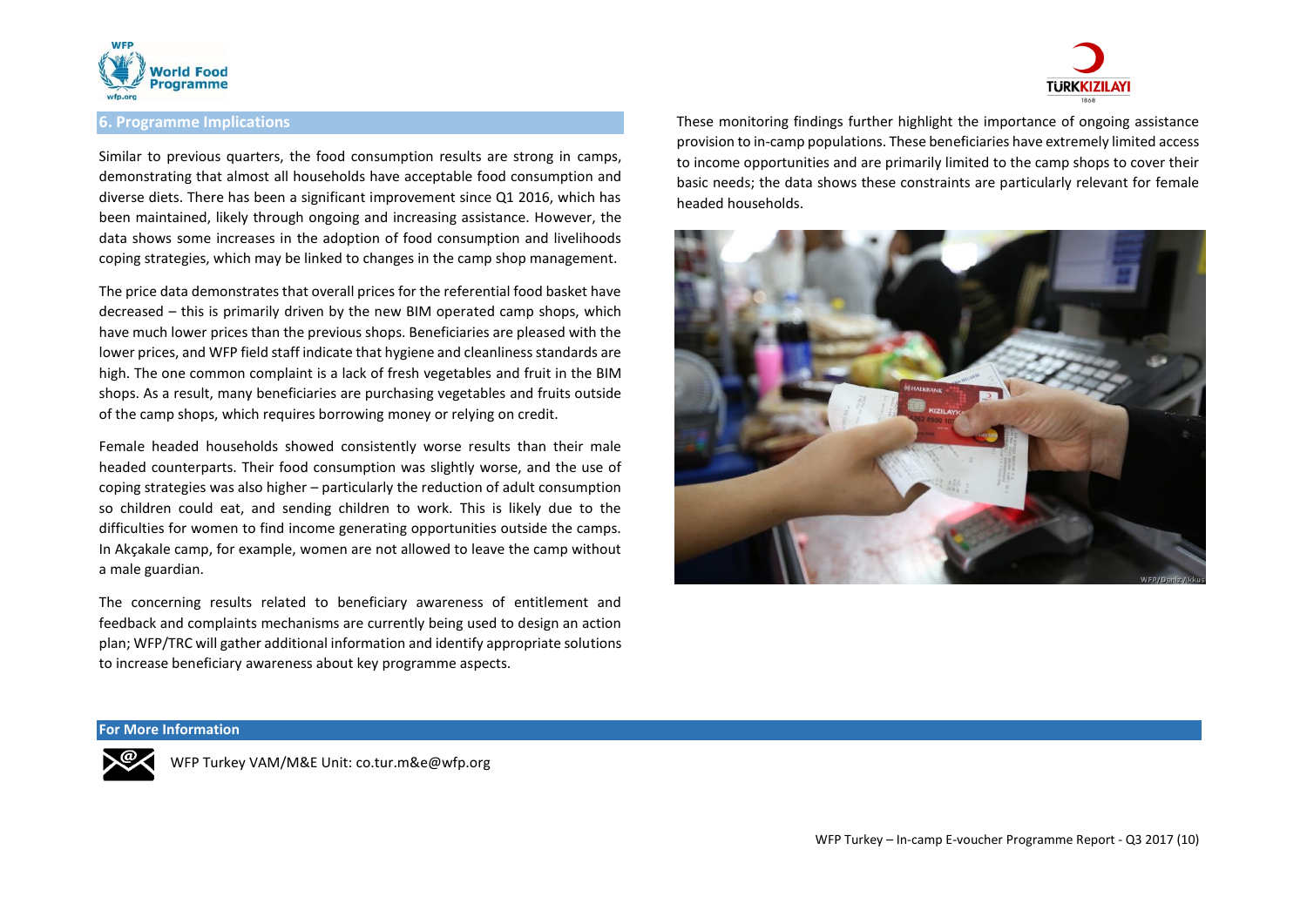



### **ANNEX: WFP Referential Food Basket Commodity Prices, Q2 & Q3 2017**

In September and August, the prices of rice, sunflower oil and whole chicken— which all have a significant influence in the overall food basket cost— were unusually high in Harran camp. In Akçakale camp, prices for rice, bulgur, sunflower oil, and whole chicken were observed to be deviating from their historical averages, resulting in higher food basket costs in August and September.

Figure 1 below shows that throughout Q2 and Q3, prices of many commodities are following similar patterns in WFP contracted shops and non-contracted comparison shops. Price trends in the five commodities bulgur, pasta, cucumber, eggs, and whole chicken, align most closely between contracted and non-contracted shops.



### **Figure 1: Similar Price Trends (TL/kg) for WFP Referential Food Basket Items in Q2 and Q3, Contracted and non-Contracted shops**